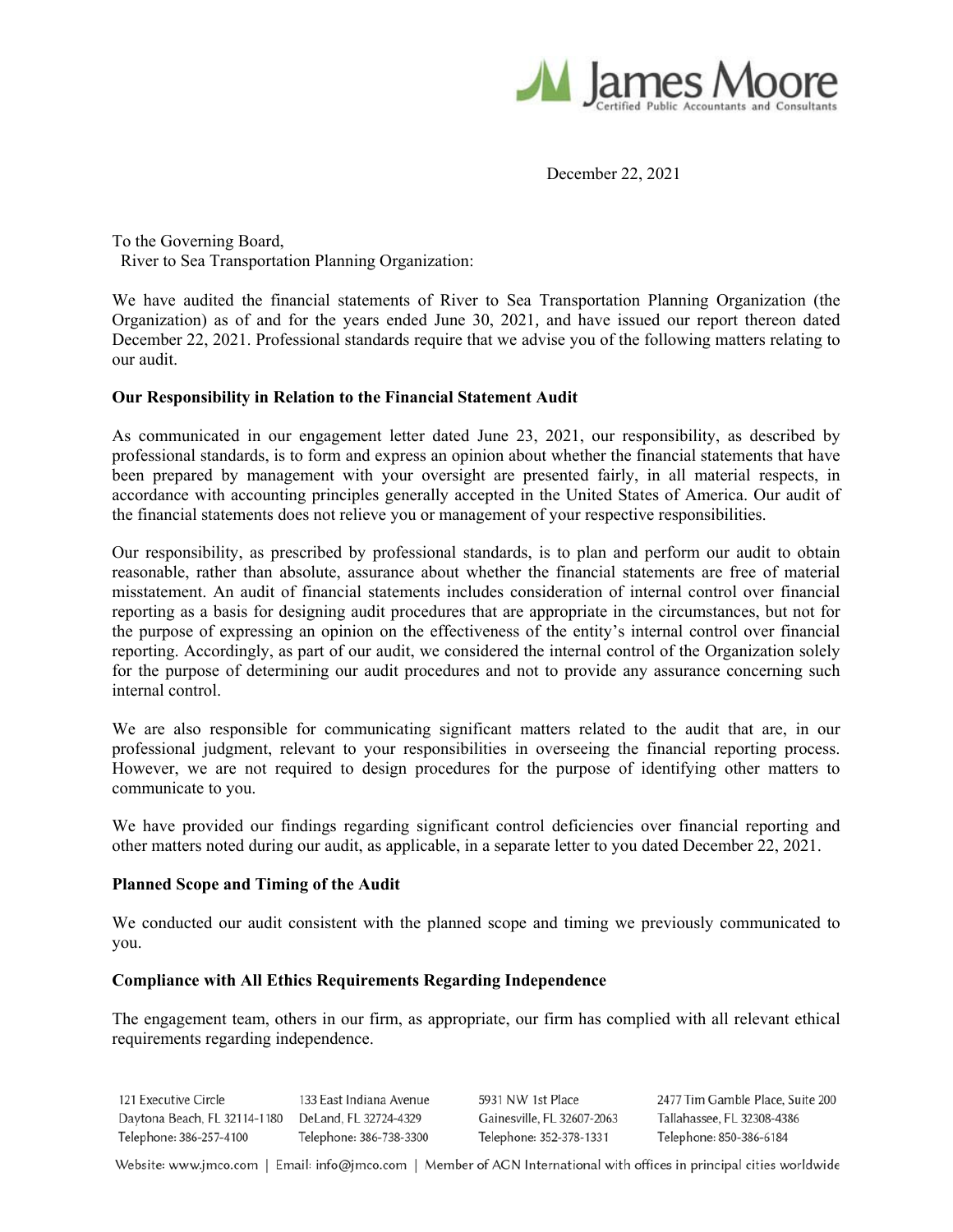To the Governing Board, River to Sea Transportation Planning Organization December 22, 2021 Page 2

We have applied safeguards related to our preparation of the Organization's financial statements, including, but not limited to, an assessment of management's skill, knowledge, and experience.

## **Qualitative Aspects of the Entity's Significant Accounting Practices**

### *Significant Accounting Policies*

Management has the responsibility to select and use appropriate accounting policies. A summary of the significant accounting policies adopted by the Organization is included in Note 1 to the financial statements. No matters have come to our attention that would require us, under professional standards, to inform you about (1) the methods used to account for significant unusual transactions and (2) the effect of significant accounting policies in controversial or emerging areas for which there is a lack of authoritative guidance or consensus.

## *Significant Accounting Estimates*

Accounting estimates are an integral part of the financial statements prepared by management and are based on management's current judgments. Those judgments are normally based on knowledge and experience about past and current events and assumptions about future events. Certain accounting estimates are particularly sensitive because of their significance to the financial statements and because of the possibility that future events affecting them may differ markedly from management's current judgments.

The most sensitive accounting estimates affecting the financial statements are:

Management's estimate of the net pension liability was based on actuarial factors and were calculated by actuaries independent of the Organization. We evaluated the key factors and assumptions used to develop the fair value estimate and determined that it is reasonable in relation to the basic financial statements taken as a whole and in relation to the applicable opinion units.

### *Financial Statement Disclosures*

Certain financial statement disclosures involve significant judgment and are particularly sensitive because of their significance to financial statement users. The most sensitive disclosures affecting the Organization's financial statements relate to:

Note 9 to the financial statements summarizes the basic information regarding the Organization's pension plans and the actuarial determined unfunded liability.

Note 10 to the financial statements summarizes recently issued Governmental Accounting Standards Board pronouncements.

## **Significant Difficulties Encountered during the Audit**

We encountered various difficulties relating to the performance of the audit related to incomplete and/or inaccurate documentation, and documentation not being received in a timely manner, largely as reflected in some of our comments related to the Organization's internal control identified in the audit report.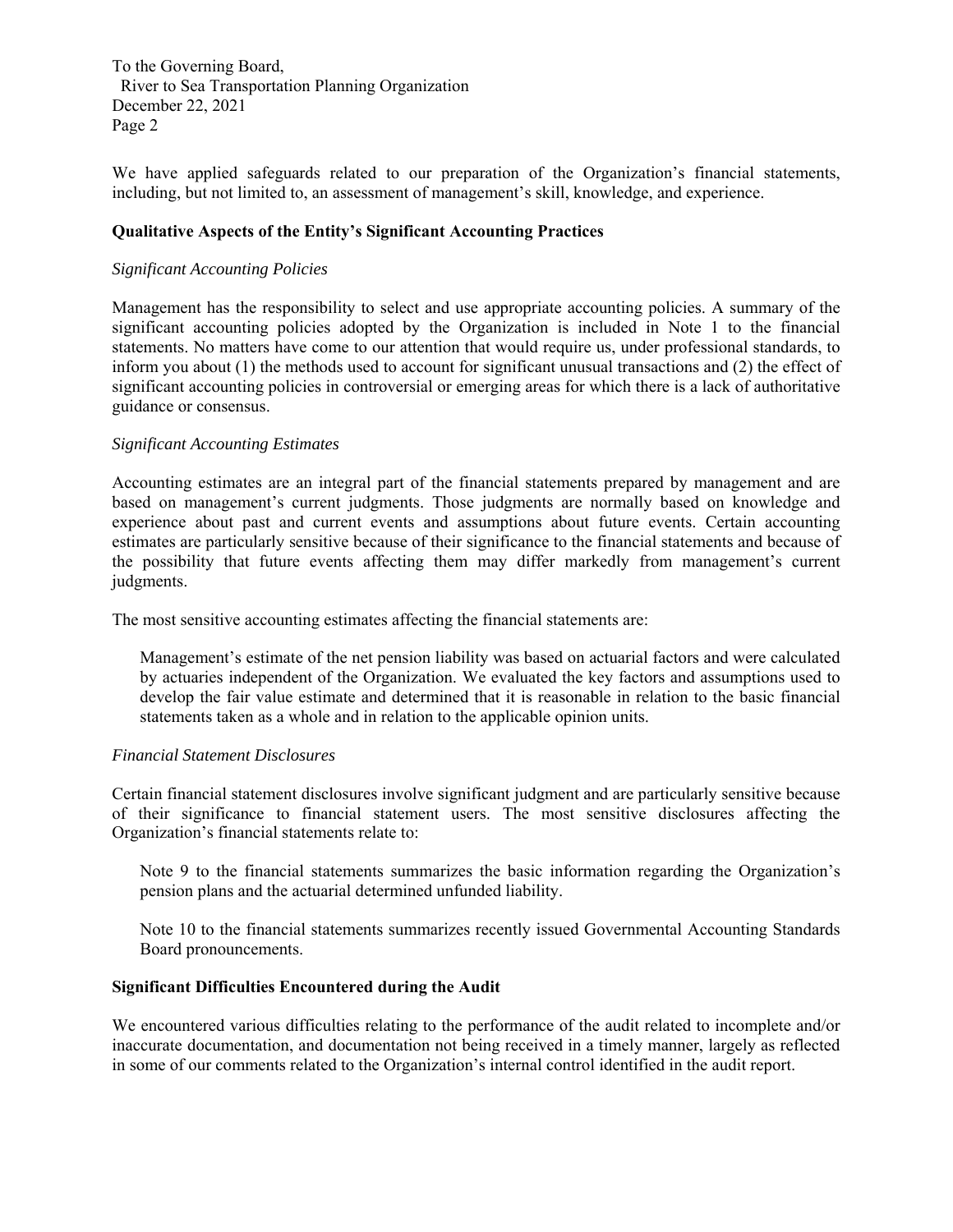To the Governing Board, River to Sea Transportation Planning Organization December 22, 2021 Page 3

# **Uncorrected and Corrected Misstatements**

For purposes of this communication, professional standards require us to accumulate all known and likely misstatements identified during the audit, other than those that we believe are trivial, and communicate them to the appropriate level of management. Further, professional standards require us to also communicate the effect of uncorrected misstatements related to prior periods on the relevant classes of transactions, account balances or disclosures, and the financial statements as a whole and each applicable opinion unit. Management has corrected all identified misstatements.

In addition, professional standards require us to communicate to you all material, corrected misstatements that were brought to the attention of management as a result of our audit procedures. The following misstatements to adjust financials statement to full accrual accounting that we identified as a result of our audit procedures were brought to the attention of, and corrected by, management:

- \$326,627 adjustment to record due to and due from other funds.
- \$13,774 adjustment to correct office expense and post accrued payroll.
- \$1,103 adjustment to record interest income.
- \$3,082 adjustment to correct compensated absence liability.
- \$20,818 total adjustment for various correction and reclassification errors.
- \$4,383 and \$6,520 adjustments to adjust grant revenues to actual based on third-party confirmations.

## **Disagreements with Management**

For purposes of this letter, professional standards define a disagreement with management as a matter, whether or not resolved to our satisfaction, concerning a financial accounting, reporting, or auditing matter, which could be significant to the Organization's financial statements or the auditor's report. No such disagreements arose during the course of the audit.

# **Representations Requested from Management**

We have requested certain written representations from management, which are included in the management representation letter dated December 22, 2021.

### **Management's Consultations with Other Accountants**

In some cases, management may decide to consult with other accountants about auditing and accounting matters. Management informed us that, and to our knowledge, there were no consultations with other accountants regarding auditing and accounting matters.

### **Other Significant Matters, Findings, or Issues**

In the normal course of our professional association with the Organization, we generally discuss a variety of matters, including the application of accounting principles and auditing standards, operating and regulatory conditions affecting the entity, and operational plans and strategies that may affect the risks of material misstatement. None of the matters discussed resulted in a condition to our retention as the Organization's auditors.